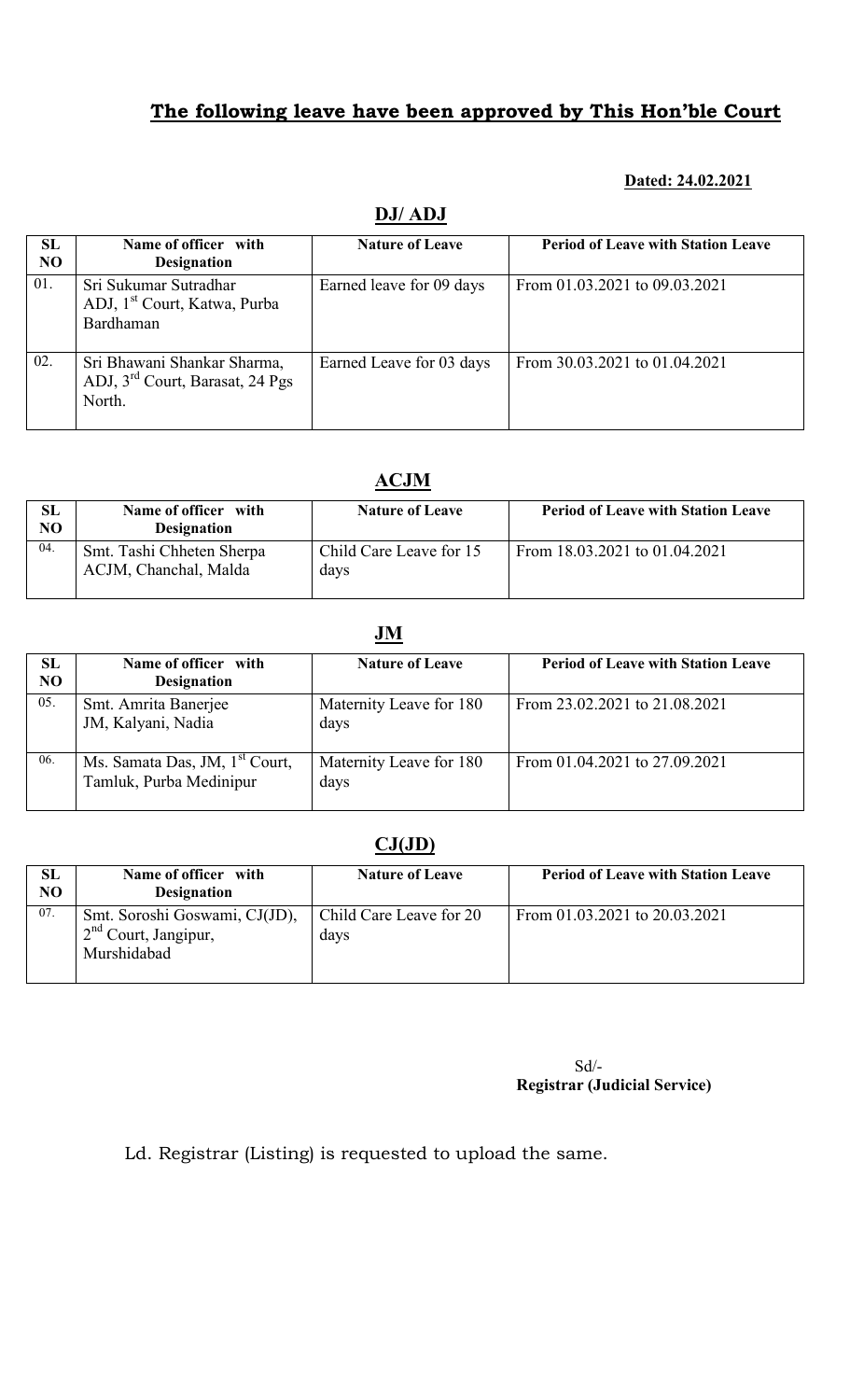### Dated: 25.02.2021

| SL<br>N <sub>O</sub> | Name of officer<br>with Designation                          | <b>Nature of Leave</b>   | <b>Period of Leave with Station Leave</b> |
|----------------------|--------------------------------------------------------------|--------------------------|-------------------------------------------|
| 01.                  | Sri Ratan Kumar<br>Das<br>ADJ, $2nd$ Court,<br>Suri, Birbhum | Earned Leave for 04 days | From 01.03.2021 to 04.03.2021             |

### DJ/ ADJ

Sd/-

Registrar (Judicial Service)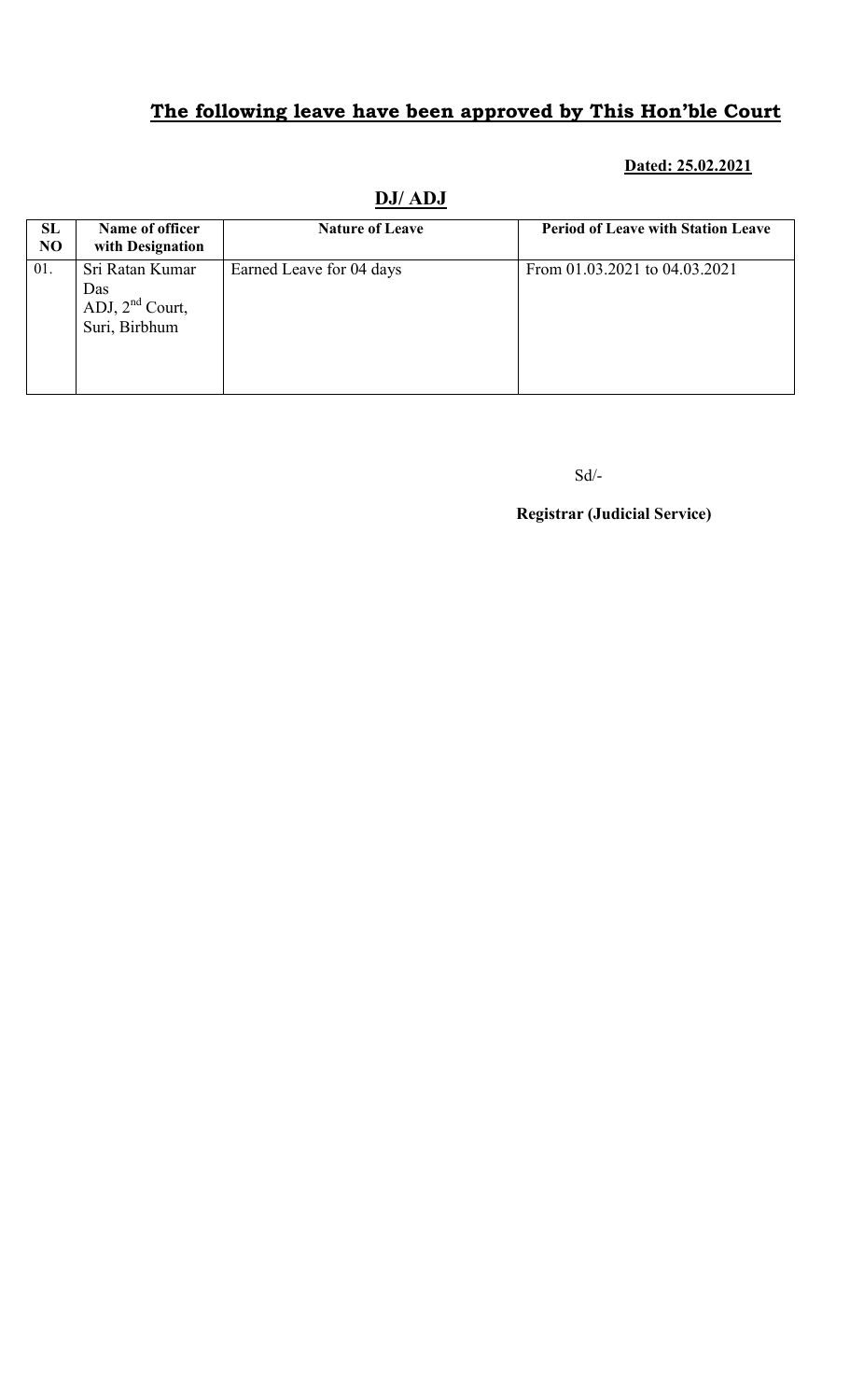#### Dated: 26.02.2021

| SL             | Name of officer with                | <b>Nature of Leave</b> | <b>Period of Leave with Station Leave</b> |
|----------------|-------------------------------------|------------------------|-------------------------------------------|
| N <sub>O</sub> | <b>Designation</b>                  |                        |                                           |
| 01.            | Sk. Mohammad Reza                   | Earned Leave for 02    | From 01.03.2021 to 02.03.2021             |
|                | ADJ, Gangarampur at Buniadpur       | days                   |                                           |
|                | Dakshin Dinajpur                    |                        |                                           |
|                |                                     |                        |                                           |
|                |                                     |                        |                                           |
| 02.            | Smt. Madhuchhanda Bose, ADJ,        | Earned Leave for 09    | From 01.03.2021 to 09.03.2021             |
|                | 2 <sup>nd</sup> Court, Katwa, Purba | days                   |                                           |
|                | Bardhaman                           |                        |                                           |
|                |                                     |                        |                                           |
|                |                                     |                        |                                           |

### DJ/ADJ

# ACMM

| SL<br>N <sub>O</sub> | Name of officer with<br><b>Designation</b>                                     | <b>Nature of Leave</b>      | <b>Period of Leave with Station Leave</b> |
|----------------------|--------------------------------------------------------------------------------|-----------------------------|-------------------------------------------|
| 04.                  | Smt. Sangita Chatterjee<br>$ACMM$ , $2nd Court$ , Bankshall<br>Court, Calcutta | Earned Leave for 05<br>days | From 08.03.2021 to 12.03.2021             |

Sd/-

Registrar (Judicial Service)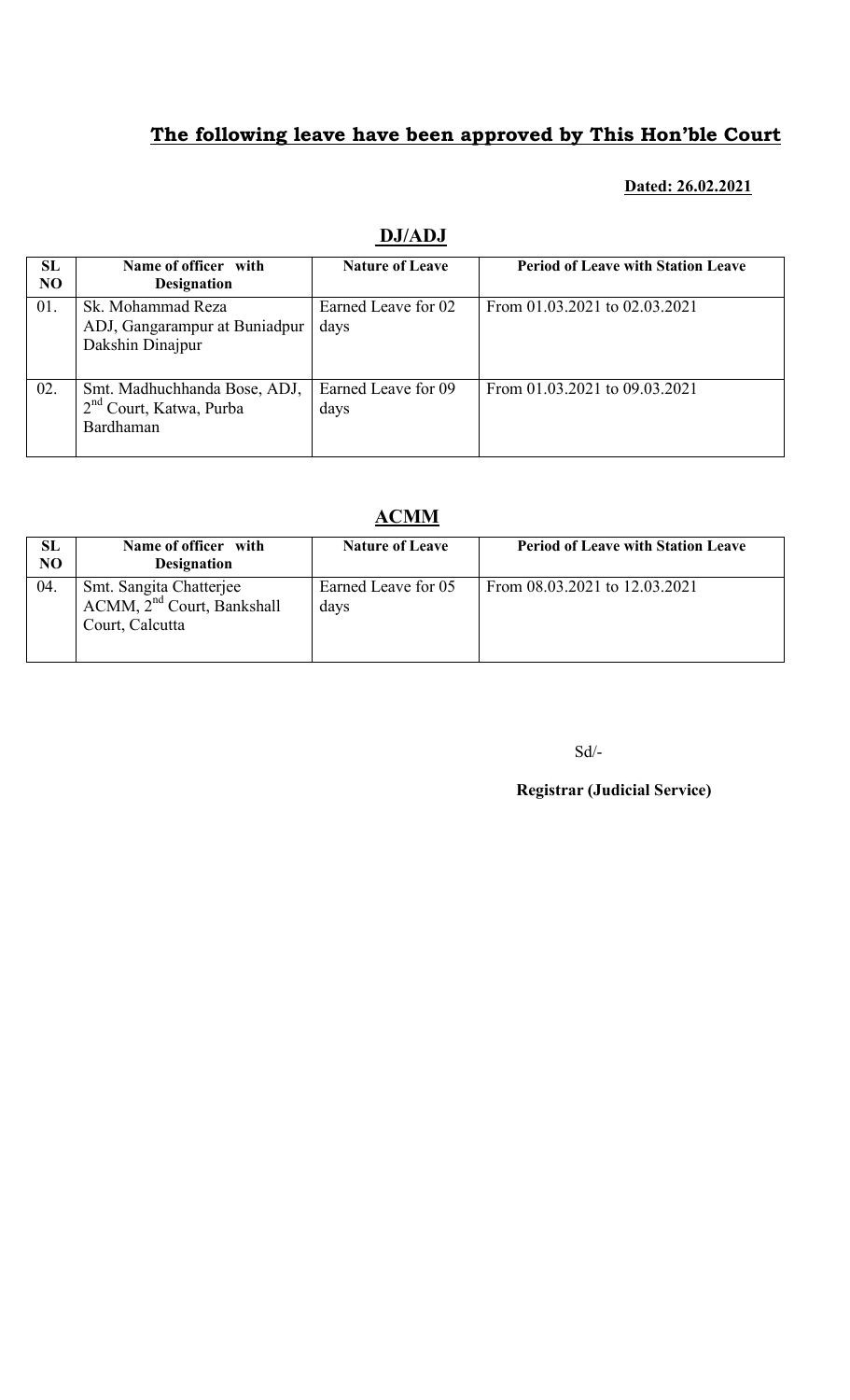#### Dated: 26.02.2021

| SL  | Name of officer with                                                           | <b>Nature of Leave</b>     | <b>Period of Leave with Station Leave</b> |
|-----|--------------------------------------------------------------------------------|----------------------------|-------------------------------------------|
| NO  | <b>Designation</b>                                                             |                            |                                           |
| 01. | Sri Amit Chattopadhyay<br>ADJ, 1 <sup>st</sup> Court, Jangipur,<br>Murshidabad | Commuted Leave for 04 days | From 17.02.2021 to 20.02.2021             |

# DJ/ADJ

## ADJ, FTC/CJ(SD)

| SL<br>N <sub>O</sub> | Name of officer with<br><b>Designation</b>                                            | <b>Nature of Leave</b>                   | <b>Period of Leave with Station Leave</b> |
|----------------------|---------------------------------------------------------------------------------------|------------------------------------------|-------------------------------------------|
| 02.                  | Smt. Papiya Das<br>ADJ, FTC-2, Barasat, North 24<br>Parganas                          | Extension of Earned Leave for 02<br>days | From 19.02.2021 to 20.02.2021             |
| 03.                  | Sri Animesh Ghosh<br>$CJ(SD)$ , 10 <sup>th</sup> Court, Alipore,<br>South 24 Parganas | Commuted Leave for 09 days               | From 15.02.2021 to 23.02.2021             |

### $CJ(JD)$

| SL<br>N <sub>O</sub> | Name of officer with<br><b>Designation</b>                              | <b>Nature of Leave</b>     | <b>Period of Leave with Station Leave</b> |
|----------------------|-------------------------------------------------------------------------|----------------------------|-------------------------------------------|
| 04.                  | Smt. Prarthana Banerjee<br>$CJ(JD)$ , $2nd$ Court, Arambagh,<br>Hooghly | Commuted Leave for 02 days | From 08.02.2021 to 09.02.2021             |

| $Sd/-$                              |  |
|-------------------------------------|--|
| <b>Registrar (Judicial Service)</b> |  |